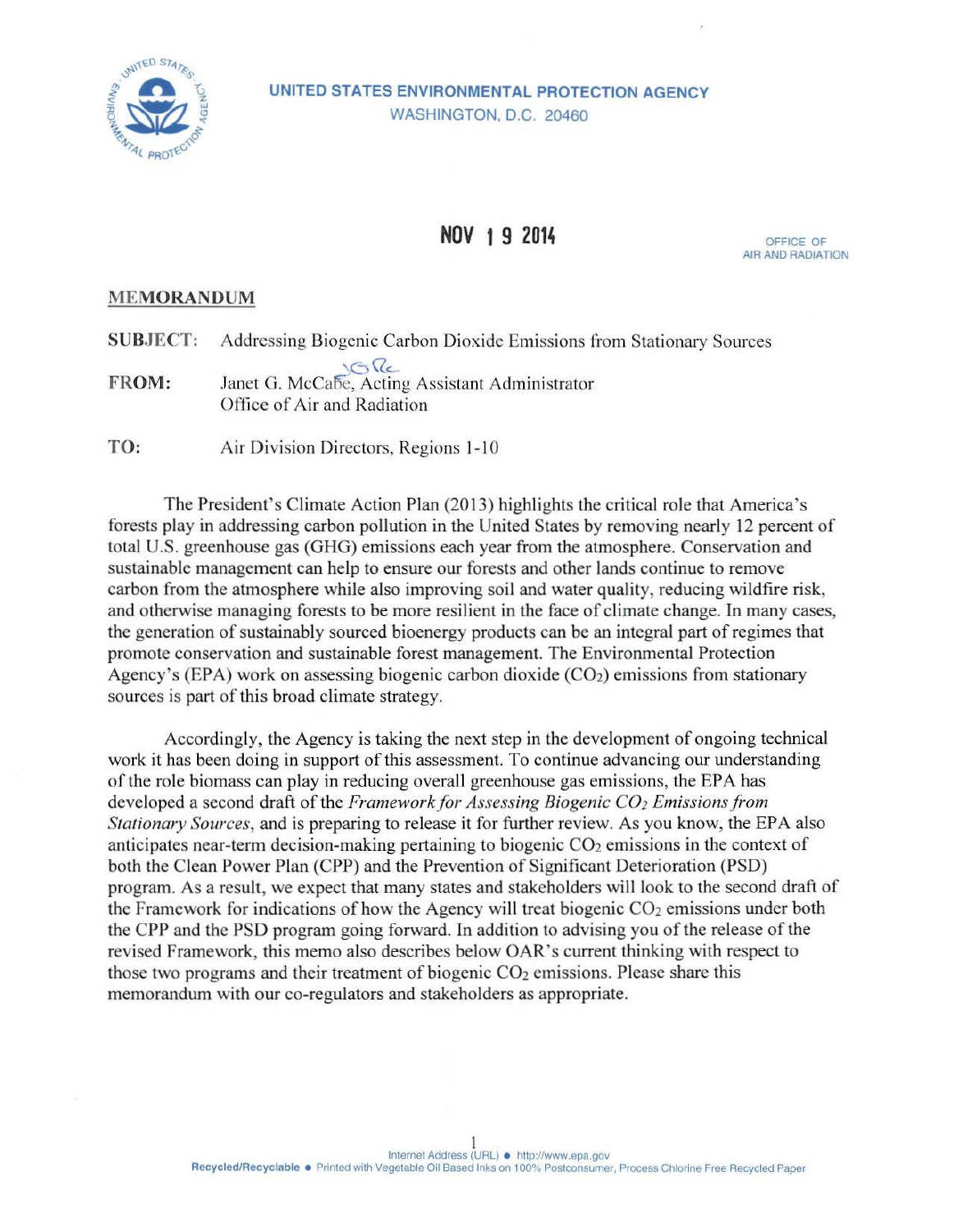In 2011, the EPA developed the first draft of the Framework and submitted it to a Science Advisory Board (SAB) for peer review.<sup>1</sup> With that draft, the Agency continued an extensive stakeholder process that began with a Call for Information related to biogenic carbon accounting and assessment in 2010 and included public comment on the first draft Framework. Information considered in preparing the second draft of the Framework, including the SAB peer review and stakeholder input, supports the finding that use of waste-derived feedstocks and certain forestderived industrial byproducts are likely to have minimal or no net atmospheric contributions of biogenic CO<sub>2</sub> emissions, or even reduce such impacts, when compared with an alternate fate of disposal. The EPA intends to apply this preliminary finding further within the policy contexts and regulatory actions described below.

The EPA worked to produce the second draft of the Framework to reflect the SAB peer review, stakeholder feedback and latest scientific analyses to develop it as a tool for assessing biogenic CO<sub>2</sub> emissions from stationary sources. The EPA will continue to refine its accounting work by initiating a second round of targeted peer review through its SAB later this month, which includes public comment. As part of this technical process, we will continue to assess and closely monitor overall bioenergy demand and landscape conditions for changes that might have negative impacts on public health or the environment.

While we continue the development of the Framework to reflect ongoing technical and scientific work, we believe that our approach to the treatment of biomass in the CPP and PSD program should be determined by policy and programmatic objectives, goals and considerations, based on and supported by technical information – an outlook that the SAB peer reviewers acknowledged in their review of the initial draft Framework. In light of those considerations, we believe that it is appropriate for the EPA to take additional actions to implement the policies described below in the CPP and the PSD program in parallel with our intended further work on the Framework.

In the implementation of the CPP, the EPA anticipates that some states will wish to include the use of biogenic feedstocks in their compliance plans. When considering state compliance plans, the Agency expects to recognize the biogenic  $CO<sub>2</sub>$  emissions and climate policy benefits of waste-derived and certain forest-derived industrial byproduct feedstocks, based on the conclusions supported by a variety of technical studies, including the revised Framework. In addition, given the importance of sustainable land management in achieving the carbon reduction goals of the President's Climate Action Plan, the EPA expects that states' reliance specifically on sustainably-derived agricultural- and forest-derived feedstocks may also be an approvable element of their compliance plans. This approach is consistent with the EPA's recognition in the proposal that every state has different energy systems and available fuel mixes. Many states already recognize the importance of forests and other lands for climate resilience and mitigation, and have developed a variety of sustainable forestry and land use management

<sup>1</sup> In September 20 II, the Agency released the *Draft Accounting Framework for Biogenic C02 Emissions from*  Stationary Sources (http://www.epa.gov/climatechange/ghgemissions/biogenic-emissions.html). This draft report examined the science associated with biogenic CO<sub>2</sub> emissions from stationary sources and presented an accounting framework for these emissions. EPA's Science Advisory Board (SAB) conducted a peer review of this report and released its conclusions in 2012.

<sup>(</sup>http://yosemite.epa.gov/sab/sabproduct.nsf/0/2F9B572C712AC52E8525783100704886).